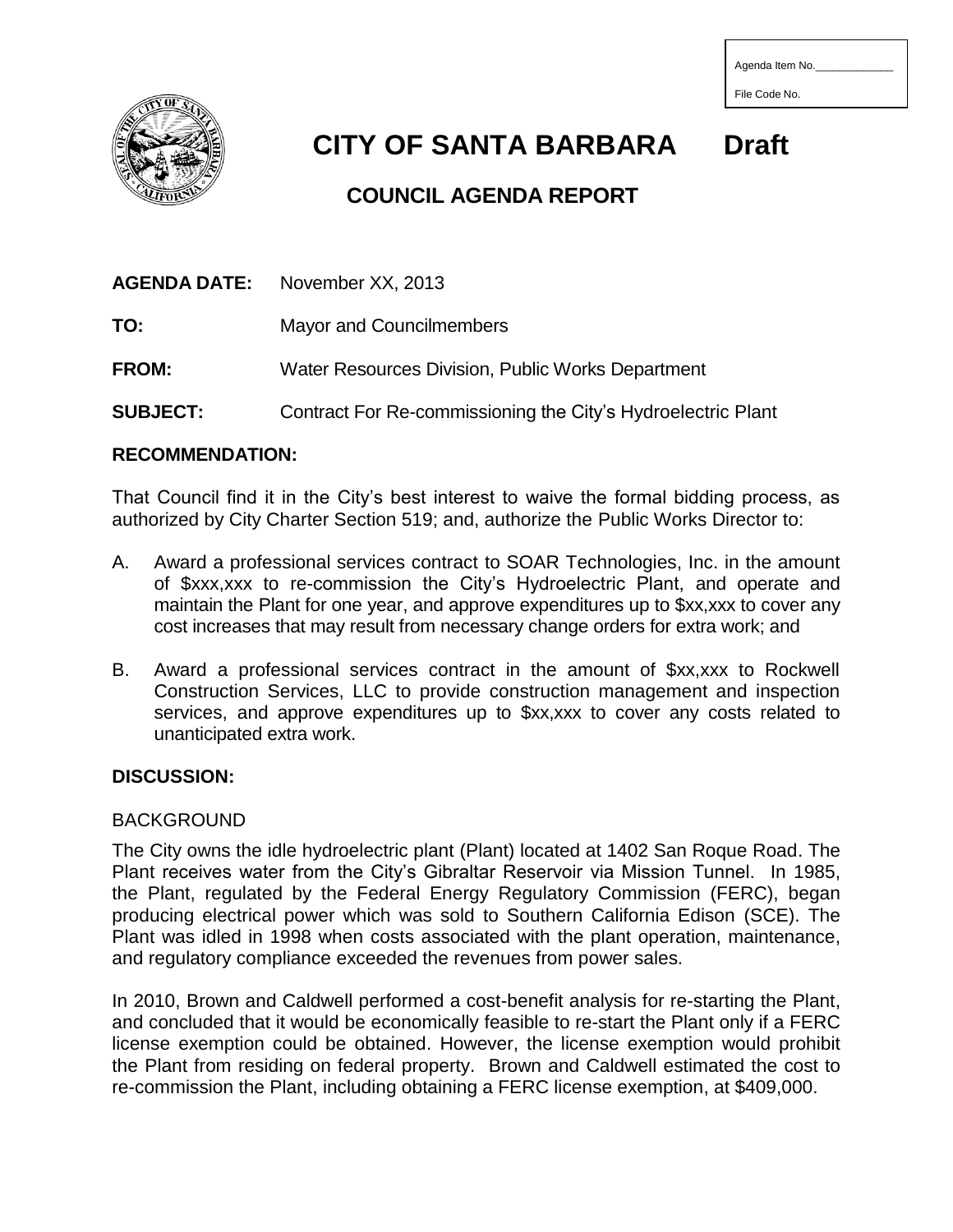Council Agenda Report Contract For Contract For Re-commissioning the City's Hydroelectric Plant November XX, 2013

## Page 2

Staff successfully worked with the federal government to get the land beneath the Plant deemed surplus property. This allowed City Council to authorize the purchase of the land from the federal government. With the Plant located on City property, FERC was able to issue the Plant a FERC license exemption. Council also authorized execution of a Renewable and Alternative Power Public Water and Wastewater Agency Agreement with SCE to allow Plant-generated electrical power to be fed into SCE's power grid.

#### PROJECT DESCRIPTION

The project scope for restarting the Plant includes renovating and upgrading the existing equipment to better regulate water flows through the facility, and installing modern sensors, telemetry, and programmable logic controllers to manage the power production and feed into the SCE power grid. It is proposed that the contractor be responsible for operating and maintaining the Plant for one year after re-commissioning the Plant. All costs associated with the reliable operation of the Plant during the one-year period would be the contractor's responsiblility, unless unforseen problems arise that are unrelated to the re-commissioning work.

## CONTRACTOR SELECTION

Goleta Water District (GWD) owns a similar sized hydroelectric plant at their Van Horne Reservoir, which was in need of repair and renovation. GWD sent a Request for Proposal (RFP) to twenty-one qualified engineering contractor firms. As a result of this competitive process, GWD awarded a contract in 2011 to General Pump and SOAR Technologies Inc. (SOAR) for the replacement of GWD's Van Horne Reservoir Turbine Generator. The project was successfully completed to GWD's satisfaction.

Through a competitive RFP process, GWD selected Rockwell Construction Services (RCS) to perform construction management and inspection services, including contract and design review of SOAR's work on GWD's hydroelectric plant. RCS was selected for their expertise in hydroelectric technology and electronic control systems. RCS also successfully performed similar services for Goleta Sanitary District on the district's recent \$29.5M capital improvement project at their wastewater treatment plant.

In 2012, based on GWD's positive experience with SOAR and on recommendations from agencies with similar facilities, the City issued a purchase order to SOAR for \$10,000 to provide professional services to obtain necessary agreements from SCE for the Plant. In 2013, SOAR's purchase order was increased by \$12,996 for a total of \$22,996, for SOAR to identify all work necessary to renovate, and modernize the Plant.

Based on GWD's recent competitive RFP process whereby they selected SOAR and RCS, and the many positive recommendations staff has received for both firms on their proven ability and relevant experience on similar hydroelectric projects, staff recommends that Council find it in the City's best interest to waive the formal bidding process, as authorized by City Charter Section 519; and, authorize the Public Works Director to award a professional services contracts to both SOAR and RCS to assist